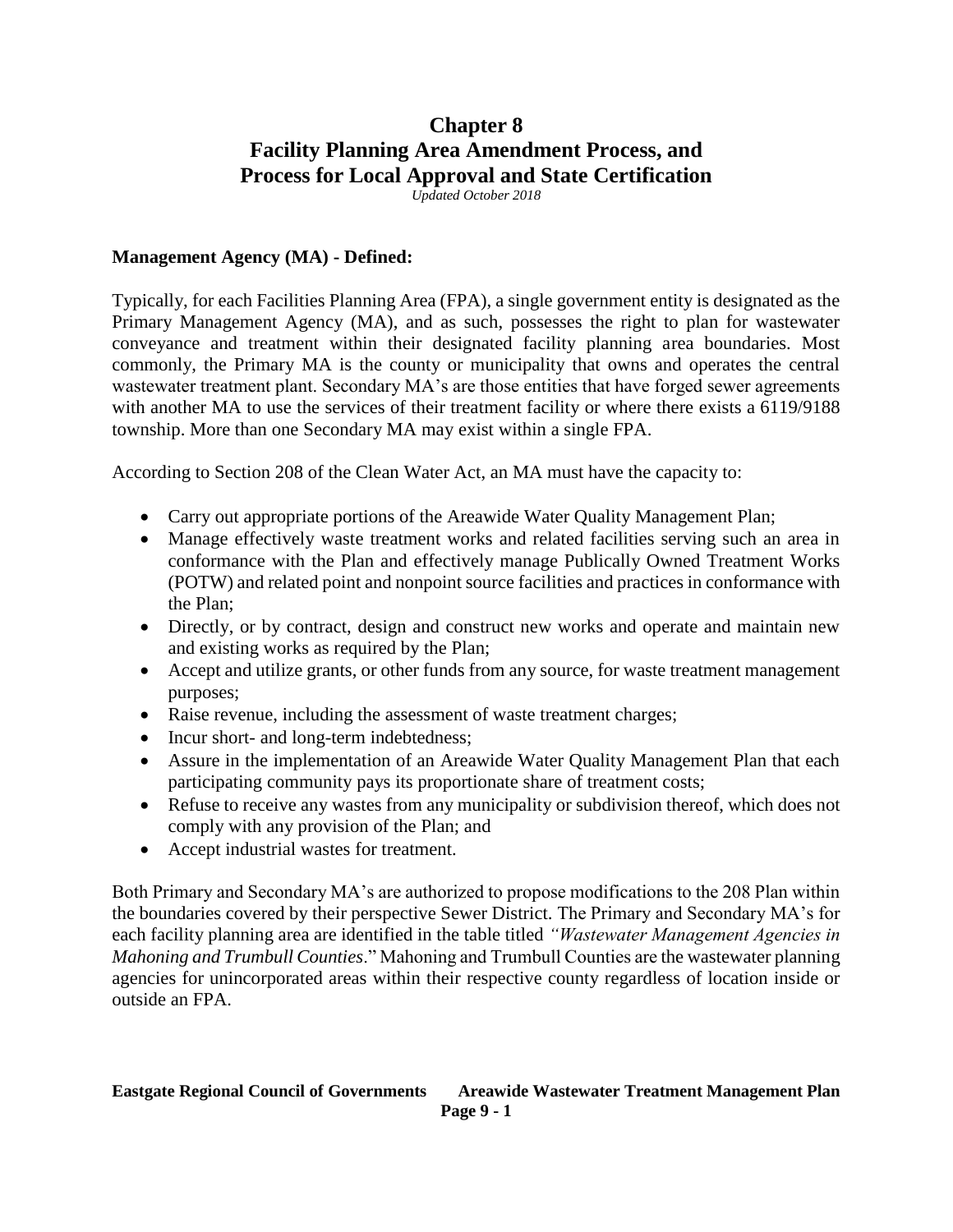| <b>Facilities</b><br><b>Planning Area</b><br>(FPA) | <b>Primary Management Agency (MA)</b> |                                  | <b>Secondary</b>                   |                                                                                                                    | Receiving                                                     |
|----------------------------------------------------|---------------------------------------|----------------------------------|------------------------------------|--------------------------------------------------------------------------------------------------------------------|---------------------------------------------------------------|
|                                                    | Owner/Operator                        | Wastewater<br><b>Destination</b> | <b>Management</b><br><b>Agency</b> | <b>Area(s)</b> Serviced                                                                                            | Waterway<br>(Watershed)                                       |
| Youngstown                                         | City of Youngstown                    | Youngstown POTW                  | MCSE, TCSE                         | City of Youngstown, Boardman Twp (p),<br>Austintown Twp (p), Canfield Twp (p),<br>Liberty Twp (p)                  | <b>Mahoning River</b>                                         |
| <b>Struthers</b>                                   | City of Struthers                     | <b>Struthers POTW</b>            | <b>MCSE</b>                        | City of Struthers, Boardman Twp (p),<br>Poland Twp (p), Poland Village (p),<br>Springfield Twp (p), Beaver Twp (p) | <b>Mahoning River</b>                                         |
| Campbell                                           | <b>MCSE</b>                           | Campbell POTW                    |                                    | City of Campbell                                                                                                   | <b>Mahoning River</b>                                         |
| Lowellville                                        | Village of<br>Lowellville             | Lowellville POTW                 |                                    | Village of Lowellville                                                                                             | <b>Mahoning River</b>                                         |
| Craig Beach                                        | <b>MCSE</b>                           | Craig Beach POTW                 |                                    | Craig Beach, Milton Twp (p)                                                                                        | <b>Mahoning River</b>                                         |
| New Middletown                                     | <b>MCSE</b>                           | New Middletown<br><b>POTW</b>    |                                    | New Middletown (p), Springfield Twp (p)                                                                            | Honey Creek<br>(Beaver Creek)                                 |
| Boardman                                           | <b>MCSE</b>                           | <b>Boardman POTW</b>             |                                    | Boardman Twp (p), Canfield Twp (p),<br>Beaver Twp (p)                                                              | Mill Creek<br>(Mahoning)                                      |
| Meander                                            | <b>MCSE</b>                           | <b>Meander POTW</b>              | <b>TCSE</b>                        | City of Canfield, Austintown Twp. (p),<br>Canfield Twp., (p), Jackson Twp., (p),<br>Weathersfield Twp (p)          | <b>Meander Creek</b><br>(Mahoning)                            |
|                                                    |                                       | Diehl Lake POTW                  |                                    | Ellsworth Twp (p)                                                                                                  | Meander Creek<br>(Mahoning)                                   |
| Alliance<br>(NEFCO)                                | City of Alliance                      | <b>Alliance POTW</b>             |                                    | Smith Twp $(p)$                                                                                                    | <b>Beech Creek</b><br>Tributary to<br><b>Berlin Reservoir</b> |
| Damascus                                           | <b>MCSE</b>                           | Damascus POTW                    |                                    | Goshen Twp (p), Perry Twp (p)                                                                                      | <b>Unnamed Stream</b><br>draining to<br><b>Westfield Lake</b> |

Table 8-1: Management Agencies (MA) with Facility Planning Areas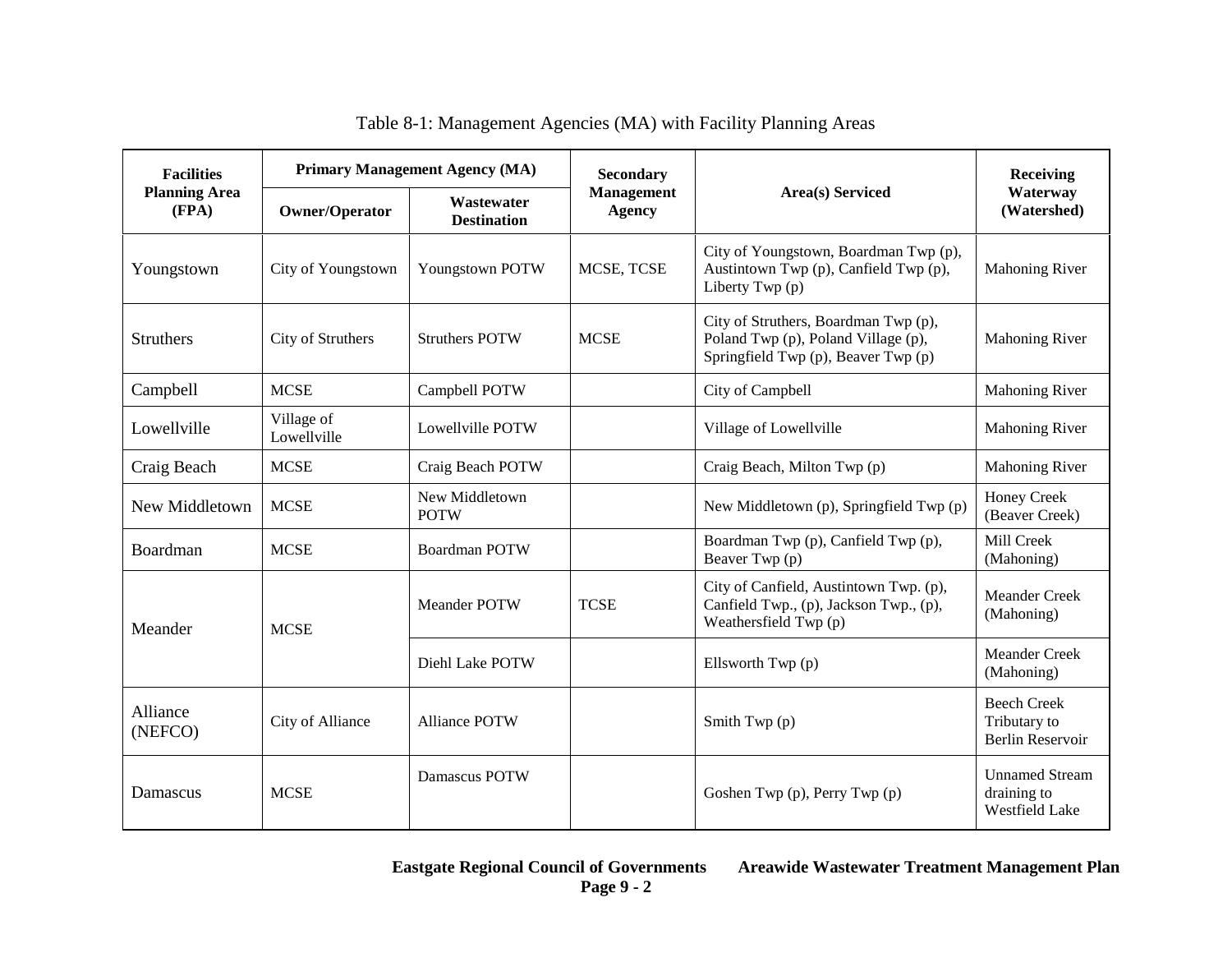Table 8-1 cont.

| <b>Facilities</b><br><b>Planning Area</b><br>(FPA) | <b>Primary Management Agency (MA)</b> |                                  | <b>Secondary</b>                                      |                                                                                                                                   | <b>Receiving</b>                            |
|----------------------------------------------------|---------------------------------------|----------------------------------|-------------------------------------------------------|-----------------------------------------------------------------------------------------------------------------------------------|---------------------------------------------|
|                                                    | <b>Owner/Operator</b>                 | Wastewater<br><b>Destination</b> | <b>Management</b><br><b>Agency</b>                    | <b>Area(s)</b> Serviced                                                                                                           | Waterway<br>(Watershed)                     |
| Warren                                             | City of Warren                        | Warren POTW                      | Village of<br>Lordstown, TCSE                         | City of Warren (p), Village of<br>Lordstown, Champion Twp (p),<br>Warren Twp (p), Howland Twp (p)                                 | <b>Mahoning River</b>                       |
| <b>Niles</b>                                       | City of Niles                         | Niles POTW                       | Village of<br>McDonald, TCSE                          | City of Niles, Weathersfield Twp (p),<br>Howland Twp (p), Village of<br>McDonald (p)                                              | <b>Mahoning River</b>                       |
| Girard                                             | City of Girard                        | <b>Girard POTW</b>               | <b>TCSE</b>                                           | City of Girard, Weathersfield Twp (p),<br>Liberty Twp (p)                                                                         | Little Squaw<br>Creek (Mahoning<br>River)   |
| Hubbard                                            | City of Hubbard                       | <b>Hubbard POTW</b>              | <b>TCSE</b>                                           | City of Hubbard, Hubbard Twp (p)                                                                                                  | Little Yankee Run<br>(Pymatuning)<br>Creek) |
| <b>Newton Falls</b>                                | City of Newton<br>Falls               | <b>Newton Falls POTW</b>         | <b>TCSE</b>                                           | City of Newton Falls, Newton Twp<br>$(p)$ , Braceville Twp $(p)$                                                                  | <b>Mahoning River</b>                       |
| Mosquito Creek                                     | <b>TCSE</b>                           | Mosquito Creek<br><b>POTW</b>    | City of Warren, City<br>of Niles, City of<br>Cortland | City of Warren (p), City of Niles (p),<br>City of Cortland, Howland Twp (p),<br>Mecca Twp (p), Bazetta Twp (p),<br>Vienna Twp (p) | <b>Mosquito Creek</b><br>(Mahoning River)   |
| <b>Brookfield</b>                                  | <b>TCSE</b>                           | <b>Brookfield POTW</b>           |                                                       | Brookfield Twp (p), Hubbard Twp (p)                                                                                               | Little Yankee Run<br>(Pymatuning)<br>Creek) |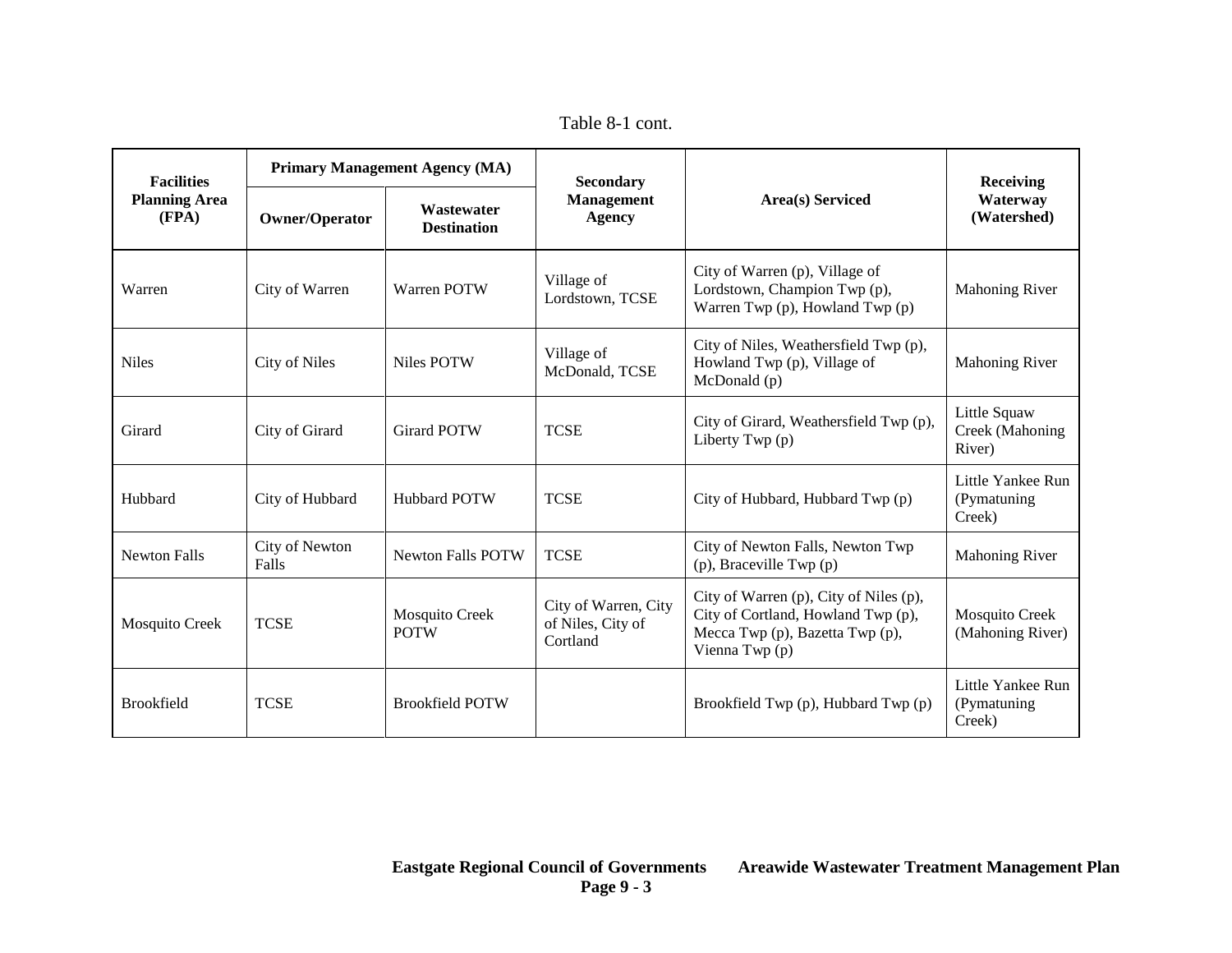| <b>Management</b><br>Agency   | <b>Owner/Operator</b>         | <b>Wastewater Destination</b> | <b>Area(s)</b> Serviced                                | <b>Receiving</b><br><b>Waters</b>        |
|-------------------------------|-------------------------------|-------------------------------|--------------------------------------------------------|------------------------------------------|
| City of Sebring               | City of Sebring               | Sebring POTW                  | City of Sebring                                        | <b>Fish Creek</b>                        |
| Village of Beloit             | Village of Beloit             | <b>Beloit POTW</b>            | Village of Beloit,<br>Smith Twp $(p)$                  | Unnamed Trib to<br><b>Mahoning River</b> |
| City of Columbiana            | City of<br>Columbiana         | Columbiana POTW               | City of<br>Columbiana<br>(Mahoning)<br>County)         | Mill Creek                               |
| Village of<br>Washingtonville | Village of<br>Washingtonville | Washingtonville POTW          | Village of<br>Washingtonville<br>(Mahoning)<br>County) | Cherry Valley<br>Run                     |

Table 8-2: MA's with Sanitary Sewer Infrastructure and No Facility Planning Area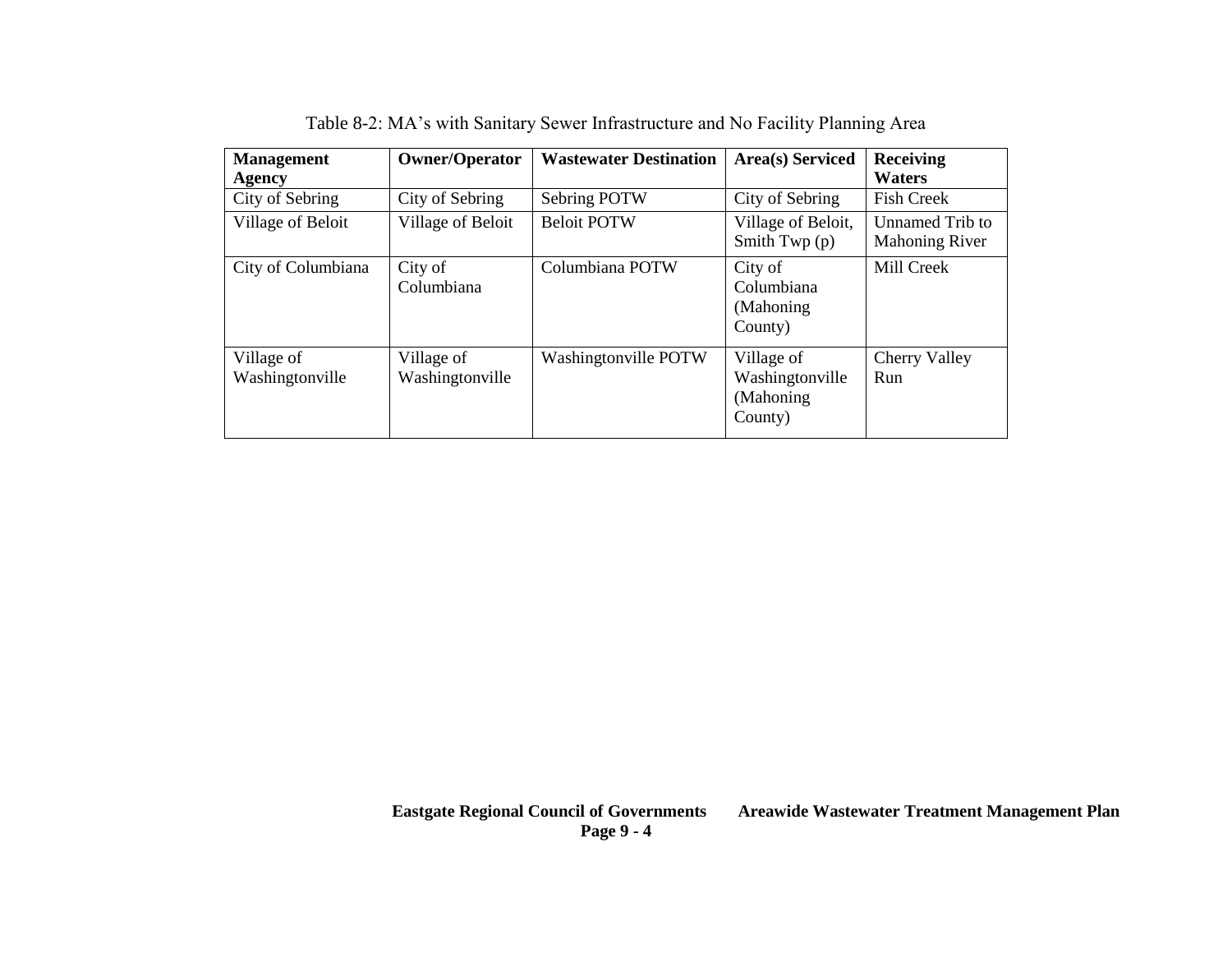# **Permitted 201 Modifications**

Modifications adhering to the amendment process include changes to an existing FPA boundary, changes to wastewater treatment planning prescriptions, or the establishment of a new FPA under the authority of an existing MA.

### **Application Packet**

The MA proposing a 201 modification will submit the following items with the proposed 201 modification application to the Eastgate Regional Council of Governments (Eastgate):

- A brief statement of why the 201 needs to be updated;
- A description of the existing 201 FPA boundary including a map;
- A description of existing wastewater prescriptions;
- A map of proposed 201 changes for distribution at Eastgate's Technical Advisory Committee (TAC) meeting;
- Any updated wastewater treatment planning prescriptions (contact Eastgate for the language and corresponding map); and
- Any associated correspondence including comment letters or letters of concurrence.

# **Process for Review**

The MA requesting a 201 modification must submit the proposed 201 modification to the MA having primacy over the area in question (if other than the requesting MA), Eastgate, and to all local governments affected by the proposed 201 modification. The MA (other than the requesting MA) and affected local governments will have a **maximum of 45 days** upon receipt of the certified mail to review and respond to the MA requesting the modification.

The MA requesting the modification shall request comment letters from the primary MA and any local governments within the proposed 201 FPA affected by the modification. To allow Eastgate to conduct a 201/208 consistency review, the MA will submit the proposed 201 modification application packet with any letters to Eastgate for review **at least two weeks prior to** Eastgate's next scheduled TAC and Citizens Advisory Board (CAB) meetings (contact Eastgate for meeting dates).